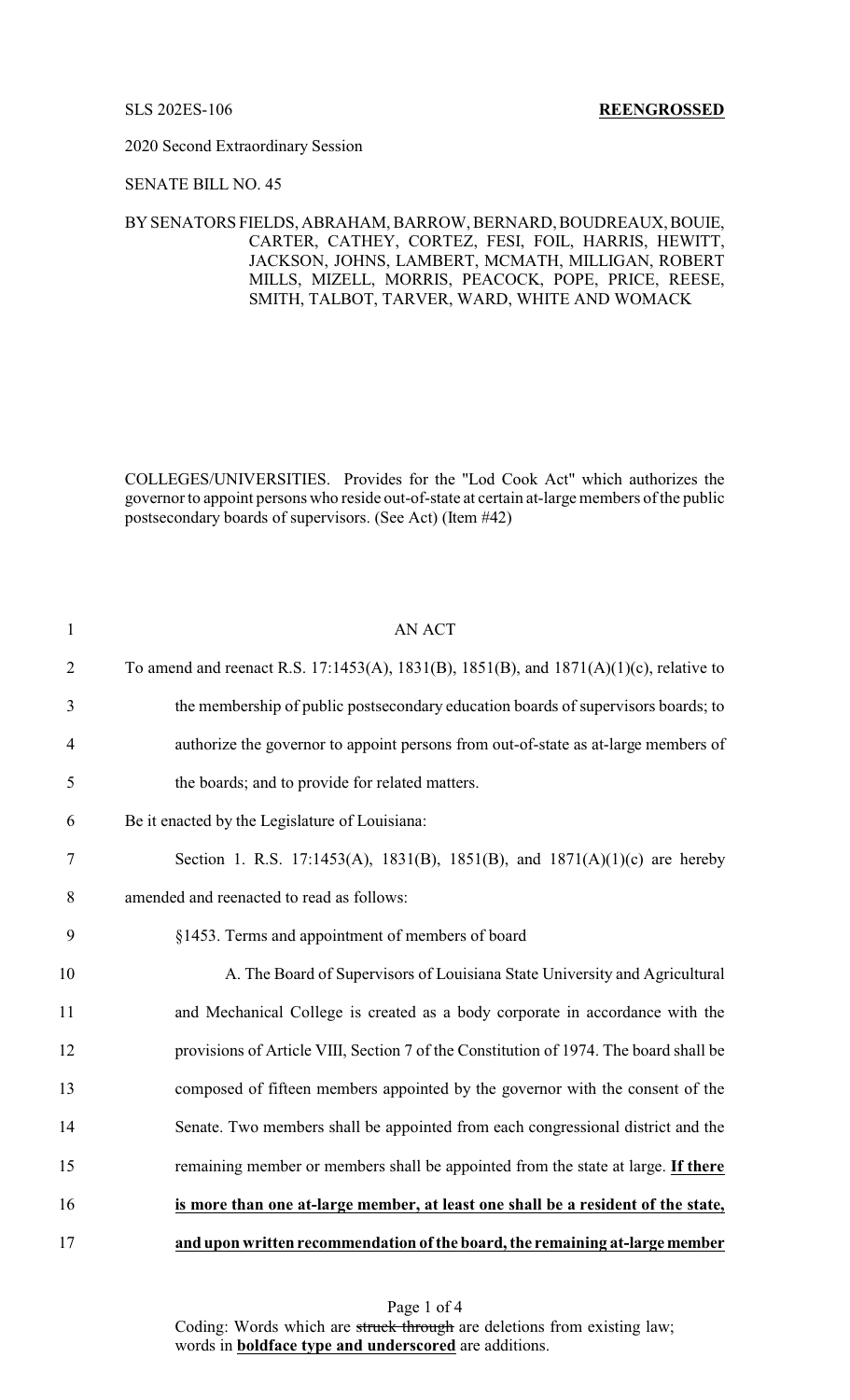| $\mathbf{1}$   | or members may reside out-of-state. Each member shall serve a term of six years,     |
|----------------|--------------------------------------------------------------------------------------|
| $\overline{2}$ | which shall expire on June 1 of the sixth year of the term to which he is appointed, |
| 3              | or until his successor is appointed and takes office.                                |
| $\overline{4}$ | $\ast$<br>$\ast$<br>$\ast$                                                           |
| 5              | §1831. Board of Supervisors for the University of Louisiana System; creation;        |
| 6              | membership; terms of office; vacancies                                               |
| $\tau$         | $\ast$<br>$\ast$<br>$\ast$                                                           |
| 8              | B. The board shall be composed of fifteen members. Two members from                  |
| 9              | each congressional district shall be appointed by the governor and one or more       |
| 10             | members shall be appointed by the governor from the state at large. If there is more |
| 11             | than one at-large member, at least one shall be a resident of the state, and upon    |
| 12             | written recommendation of the board, the remaining at-large member or                |
| 13             | members may reside out-of-state. All such appointments shall be made with the        |
| 14             | consent of the Senate.                                                               |
| 15             | $*$ and $*$<br>$*$ and $*$<br>∗                                                      |
| 16             | §1851. Board of Supervisors of Southern University and Agricultural and              |
| 17             | Mechanical College; creation; membership; terms of office;                           |
| 18             | vacancies                                                                            |
| 19             | $\ast$<br>$\ast$<br>∗                                                                |
| 20             | B. The board shall be composed of fifteen members to be appointed by the             |
| 21             | governor, two members from each congressional district and the remaining member      |
| 22             | or members from the state at large. If there is more than one at-large member, at    |
| 23             | least one shall be a resident of the state, and upon written recommendation of       |
| 24             | the board, the remaining at-large member or members may reside out-of-state.         |
| 25             | All such appointments shall be made with the consent of the Senate.                  |
| 26             | ∗<br>∗<br>∗                                                                          |
| 27             | §1871. Board of Supervisors of Community and Technical Colleges; establishment;      |
| 28             | members; qualifications and terms; vacancies; duties                                 |
| 29             | ∗<br>∗<br>A(1)<br>∗                                                                  |

Page 2 of 4 Coding: Words which are struck through are deletions from existing law; words in **boldface type and underscored** are additions.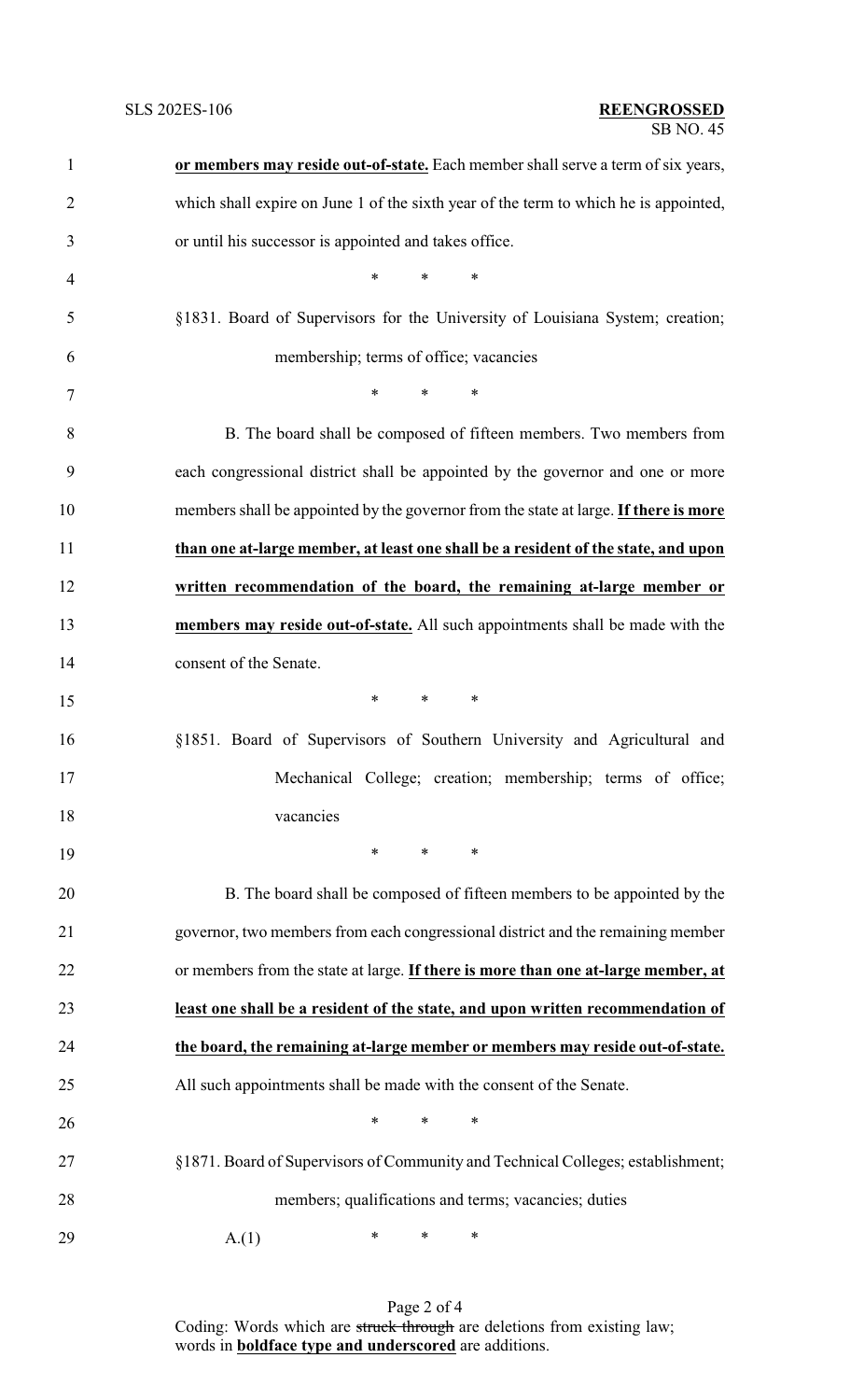| $\mathbf{1}$ | (c) Of the members selected and appointed by the governor, there shall be                    |
|--------------|----------------------------------------------------------------------------------------------|
| 2            | two members from each congressional district and the remaining member or                     |
| 3            | members from the state at large. If there is more than one at-large member, at               |
| 4            | least one shall be a resident of the state, and upon written recommendation of               |
| 5            | the board, the remaining at-large member or members may reside out-of-state.                 |
| 6            | $\ast$<br>$\ast$<br>∗                                                                        |
| 7            | Section 2. This Act shall be known as the "Lod Cook Act".                                    |
| 8            | Section 3. This Act shall take effect and become operative if and when the proposed          |
|              | amendment of Article VIII, Sections 6, 7, and 7.1 of the Constitution of Louisiana contained |
|              | in the Act which originated as Senate Bill No. 44 of this 2020 Second Extraordinary Session  |
|              | of the Legislature is adopted at the statewide election to be held on April 24, 2021, and    |
|              | becomes effective.                                                                           |
|              |                                                                                              |

The original instrument and the following digest, which constitutes no part of the legislative instrument, were prepared by Cheryl Serrett.

### DIGEST

SB 45 Reengrossed 2020 Second Extraordinary Session Fields

Present law and present constitution provide for the membership, terms, and appointments of the four public postsecondaryeducation boards of supervisors. Provides for representation from each congressional district and for members from the state at large.

Proposed constitutional amendment (SB 44) provides, if there is more than one at-large member, at least one shall be a resident of the state, and upon recommendation of the board, the governor may appoint persons who reside out-of-state as the remaining at-large member or members.

Proposed law conforms to the relevant statutory provisions to the constitutional provisions.

Effective if and when the proposed amendment of Article VIII, Sections 6, 7, and 7.1 of the Constitution of Louisiana contained in the Act which originated as SB 44 of the 2020 Second ES is adopted at the statewide election to be held on April 24, 2021, and becomes effective.

(Amends R.S. 17:1453(A), 1831(B), 1851(B), and  $1871(A)(1)(c)$ )

Summary of Amendments Adopted by Senate

Committee Amendments Proposed by Senate Committee on Education to the original bill

- 1. Adds Section to name the bill the "Lod Cook Act".
- 2. Makes technical changes.

# Page 3 of 4

Coding: Words which are struck through are deletions from existing law; words in **boldface type and underscored** are additions.